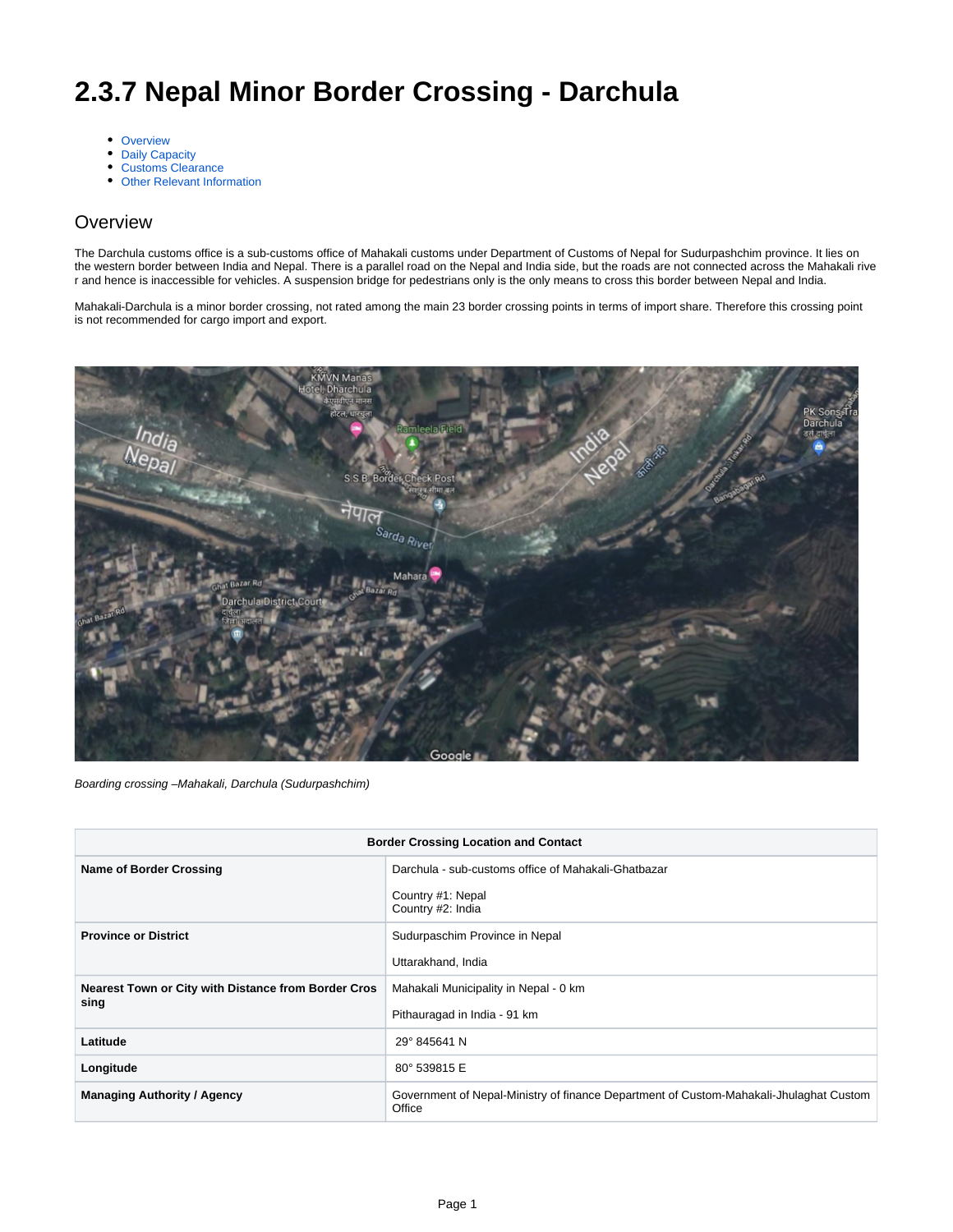#### Phone: +977-948875508

| <b>Travel Times</b>                                                                                              |                                                                                                                                                                                  |
|------------------------------------------------------------------------------------------------------------------|----------------------------------------------------------------------------------------------------------------------------------------------------------------------------------|
| <b>Nearest International Airport</b>                                                                             | Name: Tribhuvan International Airport                                                                                                                                            |
|                                                                                                                  | Distance is 970 km                                                                                                                                                               |
|                                                                                                                  | Truck Travel Time: 25-30 hrs                                                                                                                                                     |
|                                                                                                                  | Car Travel time: 20-25 hrs                                                                                                                                                       |
| <b>Nearest Port</b>                                                                                              | Name: Purano bazar Darchula                                                                                                                                                      |
|                                                                                                                  | Distance is 0 km                                                                                                                                                                 |
|                                                                                                                  | Truck Travel Time: 0 Minutes                                                                                                                                                     |
|                                                                                                                  | Car Travel time: 0 Minutes                                                                                                                                                       |
| Nearest location with functioning wholesale markets, or<br>with significant manufacturing or production capacity | Name: Purano bazar Darchula                                                                                                                                                      |
|                                                                                                                  | Distance is 0 km                                                                                                                                                                 |
|                                                                                                                  | Truck Travel Time: 0 Minutes                                                                                                                                                     |
|                                                                                                                  | Car Travel time: 0 Minutes                                                                                                                                                       |
| <b>Other Information</b>                                                                                         | Kolkota is the nearest sea port in India side to import and export third country goods 1640<br>km away from Darchula takes 35-40 Hours travel time.                              |
|                                                                                                                  | The only one Integrated Check Post with the port facility is available only in Birgunj-Bara<br>in Nepal, which is 990 km away from Darchula takes around 22-24 hour travel time. |

| <b>Hours of Operation</b>   |                                                |
|-----------------------------|------------------------------------------------|
| <b>Mondays</b>              | 13:00 HOURS                                    |
|                             | 06:15 AM to 07:15 PM                           |
| <b>Tuesdays</b>             | 13:00 HOURS                                    |
|                             | 06:15 AM to 07:15 PM                           |
| Wednesdays                  | 13:00 HOURS                                    |
|                             | 06:15 AM to 07:15 PM                           |
| <b>Thursdays</b>            | 13:00 HOURS                                    |
|                             | 06:15 AM to 07:15 PM                           |
| <b>Fridays</b>              | 13:00 HOURS                                    |
|                             | 06:15 AM to 07:15 PM                           |
| <b>Saturdays</b>            | 13:00 HOURS                                    |
|                             | 06:15 AM to 07:15 PM                           |
| <b>Sundays</b>              | 13:00 HOURS                                    |
|                             | 06:15 AM to 07:15 PM                           |
| <b>National Holidays</b>    | N/A                                            |
| <b>Seasonal Constraints</b> | Flood in Mahakali river during July and August |

<span id="page-1-0"></span>Daily Capacity